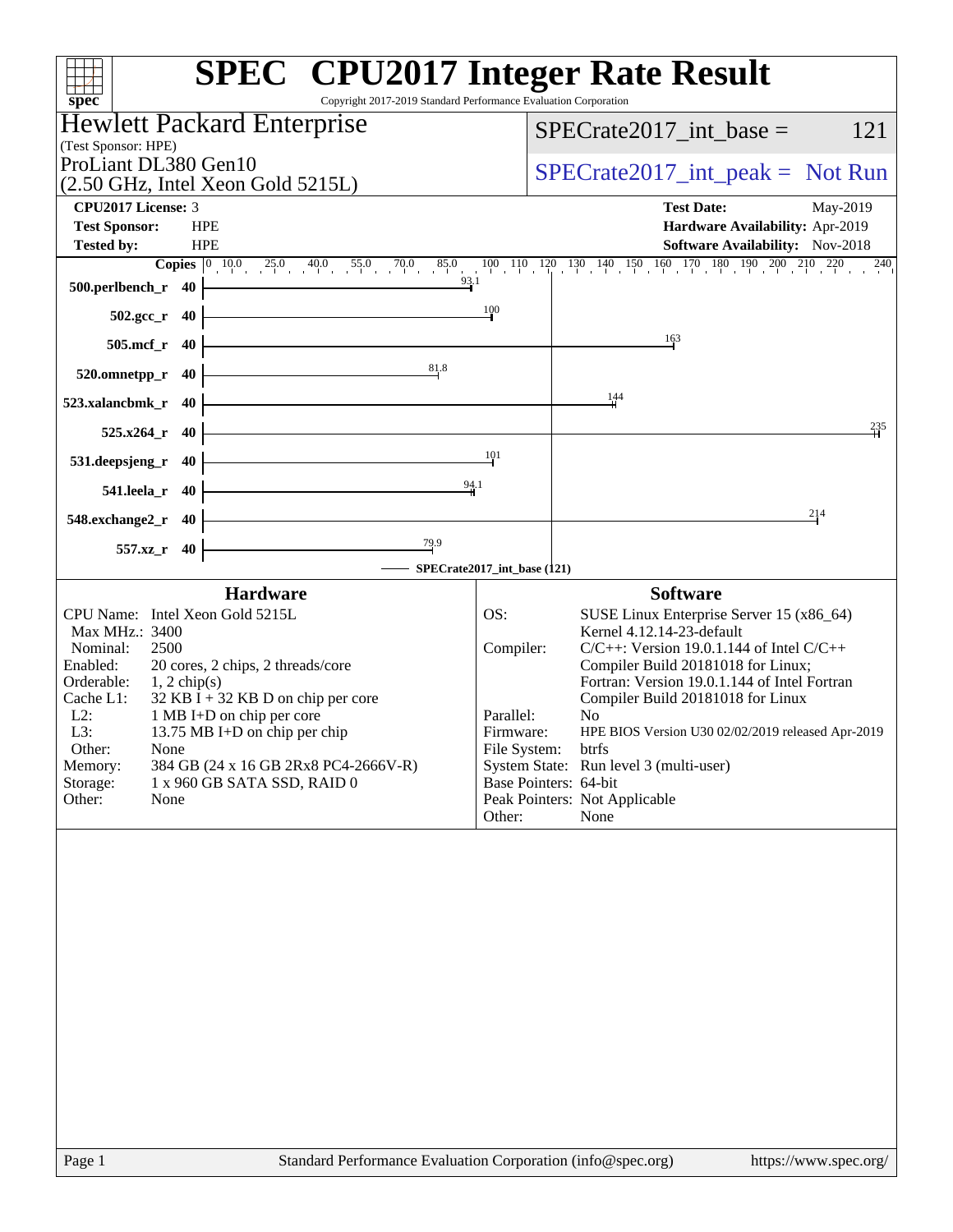

Copyright 2017-2019 Standard Performance Evaluation Corporation

### Hewlett Packard Enterprise

(Test Sponsor: HPE)

(2.50 GHz, Intel Xeon Gold 5215L)

 $SPECTate2017\_int\_base = 121$ 

### ProLiant DL380 Gen10  $SPECrate2017$ \_int\_peak = Not Run

**[CPU2017 License:](http://www.spec.org/auto/cpu2017/Docs/result-fields.html#CPU2017License)** 3 **[Test Date:](http://www.spec.org/auto/cpu2017/Docs/result-fields.html#TestDate)** May-2019 **[Test Sponsor:](http://www.spec.org/auto/cpu2017/Docs/result-fields.html#TestSponsor)** HPE **[Hardware Availability:](http://www.spec.org/auto/cpu2017/Docs/result-fields.html#HardwareAvailability)** Apr-2019 **[Tested by:](http://www.spec.org/auto/cpu2017/Docs/result-fields.html#Testedby)** HPE **HPE [Software Availability:](http://www.spec.org/auto/cpu2017/Docs/result-fields.html#SoftwareAvailability)** Nov-2018

#### **[Results Table](http://www.spec.org/auto/cpu2017/Docs/result-fields.html#ResultsTable)**

|                                             | <b>Base</b>   |                |       |                | <b>Peak</b> |                |             |               |                |              |                |              |                |              |
|---------------------------------------------|---------------|----------------|-------|----------------|-------------|----------------|-------------|---------------|----------------|--------------|----------------|--------------|----------------|--------------|
| <b>Benchmark</b>                            | <b>Copies</b> | <b>Seconds</b> | Ratio | <b>Seconds</b> | Ratio       | <b>Seconds</b> | Ratio       | <b>Copies</b> | <b>Seconds</b> | <b>Ratio</b> | <b>Seconds</b> | <b>Ratio</b> | <b>Seconds</b> | <b>Ratio</b> |
| 500.perlbench_r                             | 40            | 684            | 93.1  | 681            | 93.5        | 684            | 93.1        |               |                |              |                |              |                |              |
| $502.\text{gcc\_r}$                         | 40            | 566            | 100   | 564            | <b>100</b>  | 563            | 101         |               |                |              |                |              |                |              |
| $505$ .mcf r                                | 40            | 394            | 164   | 396            | 163         | 395            | <u>163</u>  |               |                |              |                |              |                |              |
| 520.omnetpp_r                               | 40            | 641            | 81.9  | 641            | 81.8        | 642            | 81.7        |               |                |              |                |              |                |              |
| 523.xalancbmk r                             | 40            | 294            | 144   | 294            | 144         | 297            | 142         |               |                |              |                |              |                |              |
| $525.x264$ r                                | 40            | 298            | 235   | 300            | 234         | 298            | 235         |               |                |              |                |              |                |              |
| $531.$ deepsjeng $_r$                       | 40            | 455            | 101   | 454            | 101         | 454            | 101         |               |                |              |                |              |                |              |
| 541.leela r                                 | 40            | 703            | 94.3  | 704            | 94.1        | 710            | 93.3        |               |                |              |                |              |                |              |
| 548.exchange2_r                             | 40            | 490            | 214   | 491            | 214         | 490            | 214         |               |                |              |                |              |                |              |
| 557.xz r                                    | 40            | 541            | 79.8  | 541            | 79.9        | 541            | <b>79.9</b> |               |                |              |                |              |                |              |
| $SPECrate2017$ int base =<br>121            |               |                |       |                |             |                |             |               |                |              |                |              |                |              |
| $SPECrate2017$ int peak =<br><b>Not Run</b> |               |                |       |                |             |                |             |               |                |              |                |              |                |              |

Results appear in the [order in which they were run.](http://www.spec.org/auto/cpu2017/Docs/result-fields.html#RunOrder) Bold underlined text [indicates a median measurement.](http://www.spec.org/auto/cpu2017/Docs/result-fields.html#Median)

#### **[Submit Notes](http://www.spec.org/auto/cpu2017/Docs/result-fields.html#SubmitNotes)**

 The numactl mechanism was used to bind copies to processors. The config file option 'submit' was used to generate numactl commands to bind each copy to a specific processor. For details, please see the config file.

#### **[Operating System Notes](http://www.spec.org/auto/cpu2017/Docs/result-fields.html#OperatingSystemNotes)**

 Stack size set to unlimited using "ulimit -s unlimited" Transparent Huge Pages enabled by default Prior to runcpu invocation Filesystem page cache synced and cleared with: sync; echo 3 > /proc/sys/vm/drop\_caches runcpu command invoked through numactl i.e.: numactl --interleave=all runcpu <etc>

#### **[General Notes](http://www.spec.org/auto/cpu2017/Docs/result-fields.html#GeneralNotes)**

Environment variables set by runcpu before the start of the run: LD\_LIBRARY\_PATH = "/home/cpu2017/lib/ia32:/home/cpu2017/lib/intel64"

 Binaries compiled on a system with 1x Intel Core i9-7900X CPU + 32GB RAM memory using Redhat Enterprise Linux 7.5 NA: The test sponsor attests, as of date of publication, that CVE-2017-5754 (Meltdown) is mitigated in the system as tested and documented. Yes: The test sponsor attests, as of date of publication, that CVE-2017-5753 (Spectre variant 1) is mitigated in the system as tested and documented. Yes: The test sponsor attests, as of date of publication, that CVE-2017-5715 (Spectre variant 2)

**(Continued on next page)**

| Page 2 | Standard Performance Evaluation Corporation (info@spec.org) | https://www.spec.org/ |
|--------|-------------------------------------------------------------|-----------------------|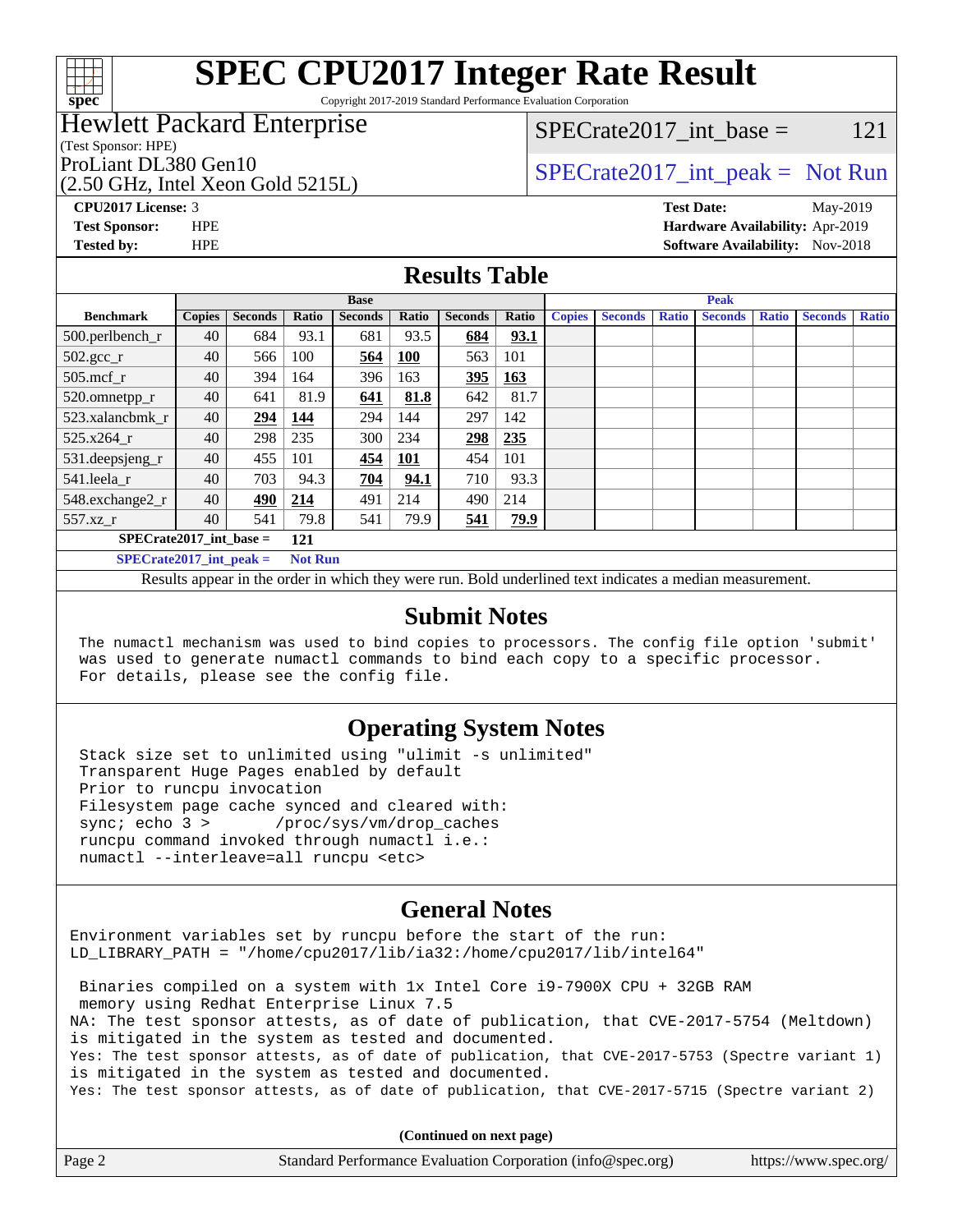| S<br>۱t<br>١<br>U<br>۱. |  |  |  |  |
|-------------------------|--|--|--|--|

Copyright 2017-2019 Standard Performance Evaluation Corporation

#### Hewlett Packard Enterprise

SPECrate2017 int\_base =  $121$ 

#### (Test Sponsor: HPE)

(2.50 GHz, Intel Xeon Gold 5215L)

ProLiant DL380 Gen10  $SPECrate2017$ \_int\_peak = Not Run

**[CPU2017 License:](http://www.spec.org/auto/cpu2017/Docs/result-fields.html#CPU2017License)** 3 **[Test Date:](http://www.spec.org/auto/cpu2017/Docs/result-fields.html#TestDate)** May-2019 **[Test Sponsor:](http://www.spec.org/auto/cpu2017/Docs/result-fields.html#TestSponsor)** HPE **[Hardware Availability:](http://www.spec.org/auto/cpu2017/Docs/result-fields.html#HardwareAvailability)** Apr-2019 **[Tested by:](http://www.spec.org/auto/cpu2017/Docs/result-fields.html#Testedby)** HPE **HPE [Software Availability:](http://www.spec.org/auto/cpu2017/Docs/result-fields.html#SoftwareAvailability)** Nov-2018

#### **[General Notes \(Continued\)](http://www.spec.org/auto/cpu2017/Docs/result-fields.html#GeneralNotes)**

is mitigated in the system as tested and documented.

#### **[Platform Notes](http://www.spec.org/auto/cpu2017/Docs/result-fields.html#PlatformNotes)**

BIOS Configuration: Thermal Configuration set to Maximum Cooling Memory Patrol Scrubbing set to Disabled LLC Prefetch set to Enabled LLC Dead Line Allocation set to Disabled Enhanced Processor Performance set to Enabled Workload Profile set to General Throughput Compute Workload Profile set to Custom Energy/Performance Bias set to Balanced Performance Sysinfo program /home/cpu2017/bin/sysinfo Rev: r5974 of 2018-05-19 9bcde8f2999c33d61f64985e45859ea9 running on dl380-clx-sles15 Thu May 16 13:29:44 2019 SUT (System Under Test) info as seen by some common utilities. For more information on this section, see <https://www.spec.org/cpu2017/Docs/config.html#sysinfo> From /proc/cpuinfo model name : Intel(R) Xeon(R) Gold 5215L CPU @ 2.50GHz 2 "physical id"s (chips) 40 "processors" cores, siblings (Caution: counting these is hw and system dependent. The following excerpts from /proc/cpuinfo might not be reliable. Use with caution.) cpu cores : 10 siblings : 20 physical 0: cores 0 1 2 3 4 8 9 10 11 12 physical 1: cores 0 1 2 3 4 8 9 10 11 12 From lscpu: Architecture: x86\_64 CPU op-mode(s): 32-bit, 64-bit Byte Order: Little Endian  $CPU(s):$  40 On-line CPU(s) list: 0-39 Thread(s) per core: 2 Core(s) per socket: 10 Socket(s): 2 NUMA node(s): 2 Vendor ID: GenuineIntel CPU family: 6 Model: 85 Model name: Intel(R) Xeon(R) Gold 5215L CPU @ 2.50GHz **(Continued on next page)**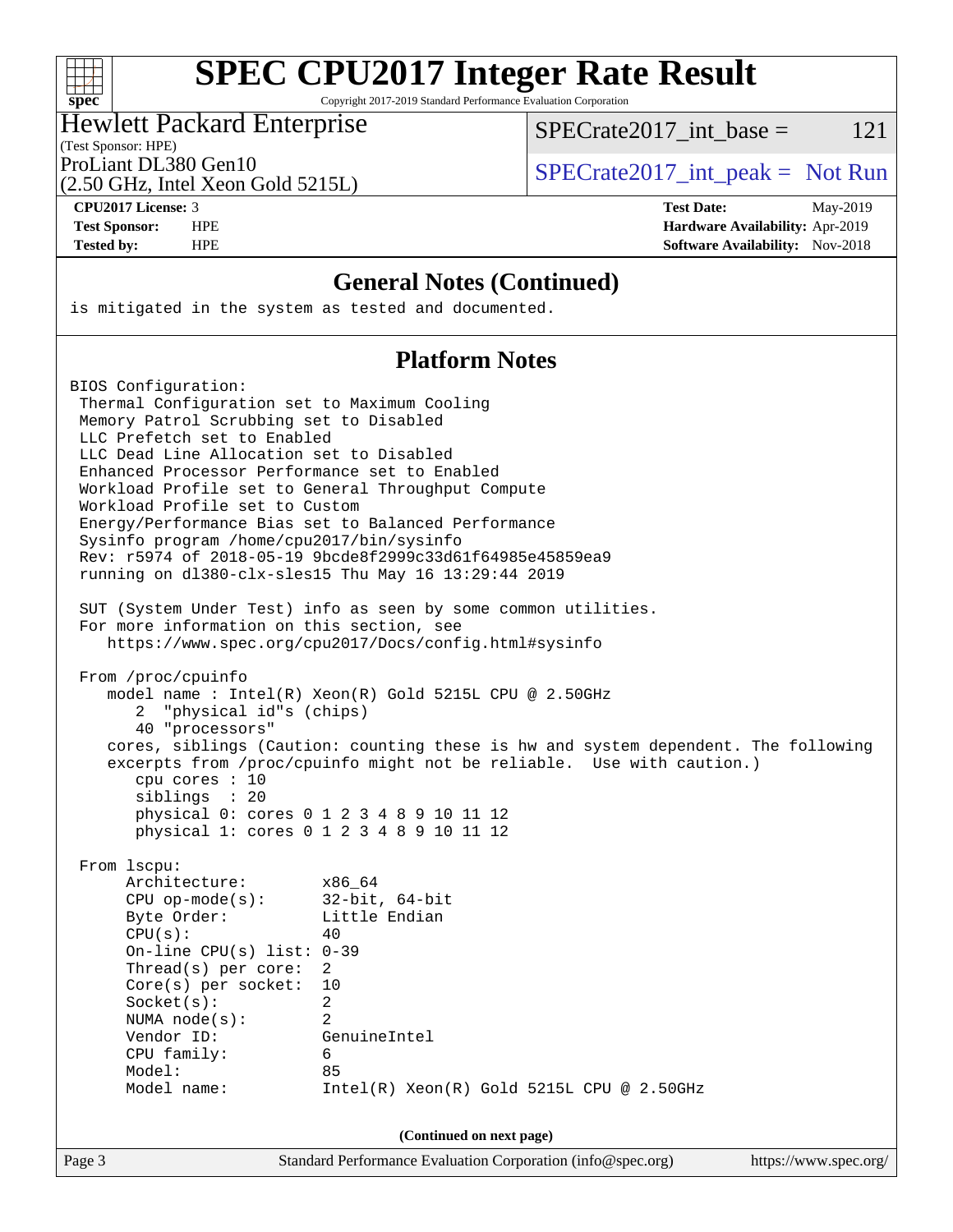

Copyright 2017-2019 Standard Performance Evaluation Corporation

#### Hewlett Packard Enterprise

 $SPECTate2017\_int\_base = 121$ 

(Test Sponsor: HPE) (2.50 GHz, Intel Xeon Gold 5215L)

ProLiant DL380 Gen10  $SPIZ$  [SPECrate2017\\_int\\_peak =](http://www.spec.org/auto/cpu2017/Docs/result-fields.html#SPECrate2017intpeak) Not Run

**[CPU2017 License:](http://www.spec.org/auto/cpu2017/Docs/result-fields.html#CPU2017License)** 3 **[Test Date:](http://www.spec.org/auto/cpu2017/Docs/result-fields.html#TestDate)** May-2019 **[Test Sponsor:](http://www.spec.org/auto/cpu2017/Docs/result-fields.html#TestSponsor)** HPE **[Hardware Availability:](http://www.spec.org/auto/cpu2017/Docs/result-fields.html#HardwareAvailability)** Apr-2019 **[Tested by:](http://www.spec.org/auto/cpu2017/Docs/result-fields.html#Testedby)** HPE **HPE [Software Availability:](http://www.spec.org/auto/cpu2017/Docs/result-fields.html#SoftwareAvailability)** Nov-2018

#### **[Platform Notes \(Continued\)](http://www.spec.org/auto/cpu2017/Docs/result-fields.html#PlatformNotes)**

| Stepping:                                                           | 6                                                                                                                                                                                                                                                                                                                                                                                                                                                                                                                                                                                                                                                                                                                                                                                                                                                                        |  |  |  |  |
|---------------------------------------------------------------------|--------------------------------------------------------------------------------------------------------------------------------------------------------------------------------------------------------------------------------------------------------------------------------------------------------------------------------------------------------------------------------------------------------------------------------------------------------------------------------------------------------------------------------------------------------------------------------------------------------------------------------------------------------------------------------------------------------------------------------------------------------------------------------------------------------------------------------------------------------------------------|--|--|--|--|
| CPU MHz:                                                            | 2500.000                                                                                                                                                                                                                                                                                                                                                                                                                                                                                                                                                                                                                                                                                                                                                                                                                                                                 |  |  |  |  |
| BogoMIPS:<br>Virtualization:                                        | 5000.00                                                                                                                                                                                                                                                                                                                                                                                                                                                                                                                                                                                                                                                                                                                                                                                                                                                                  |  |  |  |  |
| L1d cache:                                                          | $VT - x$<br>32K                                                                                                                                                                                                                                                                                                                                                                                                                                                                                                                                                                                                                                                                                                                                                                                                                                                          |  |  |  |  |
| Lli cache:                                                          | 32K                                                                                                                                                                                                                                                                                                                                                                                                                                                                                                                                                                                                                                                                                                                                                                                                                                                                      |  |  |  |  |
| L2 cache:                                                           | 1024K                                                                                                                                                                                                                                                                                                                                                                                                                                                                                                                                                                                                                                                                                                                                                                                                                                                                    |  |  |  |  |
| L3 cache:                                                           | 14080K                                                                                                                                                                                                                                                                                                                                                                                                                                                                                                                                                                                                                                                                                                                                                                                                                                                                   |  |  |  |  |
| NUMA node0 $CPU(s): 0-9, 20-29$                                     |                                                                                                                                                                                                                                                                                                                                                                                                                                                                                                                                                                                                                                                                                                                                                                                                                                                                          |  |  |  |  |
| NUMA nodel CPU(s): 10-19,30-39                                      |                                                                                                                                                                                                                                                                                                                                                                                                                                                                                                                                                                                                                                                                                                                                                                                                                                                                          |  |  |  |  |
| Flags:                                                              | fpu vme de pse tsc msr pae mce cx8 apic sep mtrr pge mca cmov                                                                                                                                                                                                                                                                                                                                                                                                                                                                                                                                                                                                                                                                                                                                                                                                            |  |  |  |  |
|                                                                     | pat pse36 clflush dts acpi mmx fxsr sse sse2 ss ht tm pbe syscall nx pdpe1gb rdtscp<br>lm constant_tsc art arch_perfmon pebs bts rep_good nopl xtopology nonstop_tsc cpuid<br>aperfmperf tsc_known_freq pni pclmulqdq dtes64 monitor ds_cpl vmx smx est tm2 ssse3<br>sdbg fma cx16 xtpr pdcm pcid dca sse4_1 sse4_2 x2apic movbe popcnt<br>tsc_deadline_timer aes xsave avx f16c rdrand lahf_lm abm 3dnowprefetch cpuid_fault<br>epb cat_13 cdp_13 invpcid_single intel_ppin mba tpr_shadow vnmi flexpriority ept<br>vpid fsgsbase tsc_adjust bmil hle avx2 smep bmi2 erms invpcid rtm cqm mpx rdt_a<br>avx512f avx512dq rdseed adx smap clflushopt clwb intel_pt avx512cd avx512bw avx512vl<br>xsaveopt xsavec xgetbvl xsaves cqm_llc cqm_occup_llc cqm_mbm_total cqm_mbm_local<br>ibpb ibrs stibp dtherm ida arat pln pts pku ospke avx512_vnni arch_capabilities ssbd |  |  |  |  |
| /proc/cpuinfo cache data<br>cache size : 14080 KB                   |                                                                                                                                                                                                                                                                                                                                                                                                                                                                                                                                                                                                                                                                                                                                                                                                                                                                          |  |  |  |  |
| physical chip.<br>$available: 2 nodes (0-1)$                        | From numactl --hardware WARNING: a numactl 'node' might or might not correspond to a                                                                                                                                                                                                                                                                                                                                                                                                                                                                                                                                                                                                                                                                                                                                                                                     |  |  |  |  |
| node 0 size: 193017 MB                                              | node 0 cpus: 0 1 2 3 4 5 6 7 8 9 20 21 22 23 24 25 26 27 28 29                                                                                                                                                                                                                                                                                                                                                                                                                                                                                                                                                                                                                                                                                                                                                                                                           |  |  |  |  |
| node 0 free: 192623 MB                                              |                                                                                                                                                                                                                                                                                                                                                                                                                                                                                                                                                                                                                                                                                                                                                                                                                                                                          |  |  |  |  |
|                                                                     | node 1 cpus: 10 11 12 13 14 15 16 17 18 19 30 31 32 33 34 35 36 37 38 39                                                                                                                                                                                                                                                                                                                                                                                                                                                                                                                                                                                                                                                                                                                                                                                                 |  |  |  |  |
| node 1 size: 193335 MB                                              |                                                                                                                                                                                                                                                                                                                                                                                                                                                                                                                                                                                                                                                                                                                                                                                                                                                                          |  |  |  |  |
| node 1 free: 193013 MB                                              |                                                                                                                                                                                                                                                                                                                                                                                                                                                                                                                                                                                                                                                                                                                                                                                                                                                                          |  |  |  |  |
| node distances:                                                     |                                                                                                                                                                                                                                                                                                                                                                                                                                                                                                                                                                                                                                                                                                                                                                                                                                                                          |  |  |  |  |
| node<br>$\overline{0}$<br>$\overline{1}$                            |                                                                                                                                                                                                                                                                                                                                                                                                                                                                                                                                                                                                                                                                                                                                                                                                                                                                          |  |  |  |  |
| 10 21<br>0:                                                         |                                                                                                                                                                                                                                                                                                                                                                                                                                                                                                                                                                                                                                                                                                                                                                                                                                                                          |  |  |  |  |
| 1:<br>21 10                                                         |                                                                                                                                                                                                                                                                                                                                                                                                                                                                                                                                                                                                                                                                                                                                                                                                                                                                          |  |  |  |  |
| From /proc/meminfo<br>395624612 kB<br>MemTotal:<br>HugePages_Total: | 0                                                                                                                                                                                                                                                                                                                                                                                                                                                                                                                                                                                                                                                                                                                                                                                                                                                                        |  |  |  |  |
| 2048 kB<br>Hugepagesize:                                            |                                                                                                                                                                                                                                                                                                                                                                                                                                                                                                                                                                                                                                                                                                                                                                                                                                                                          |  |  |  |  |
| From /etc/*release* /etc/*version*<br>os-release:<br>NAME="SLES"    |                                                                                                                                                                                                                                                                                                                                                                                                                                                                                                                                                                                                                                                                                                                                                                                                                                                                          |  |  |  |  |
| (Continued on next page)                                            |                                                                                                                                                                                                                                                                                                                                                                                                                                                                                                                                                                                                                                                                                                                                                                                                                                                                          |  |  |  |  |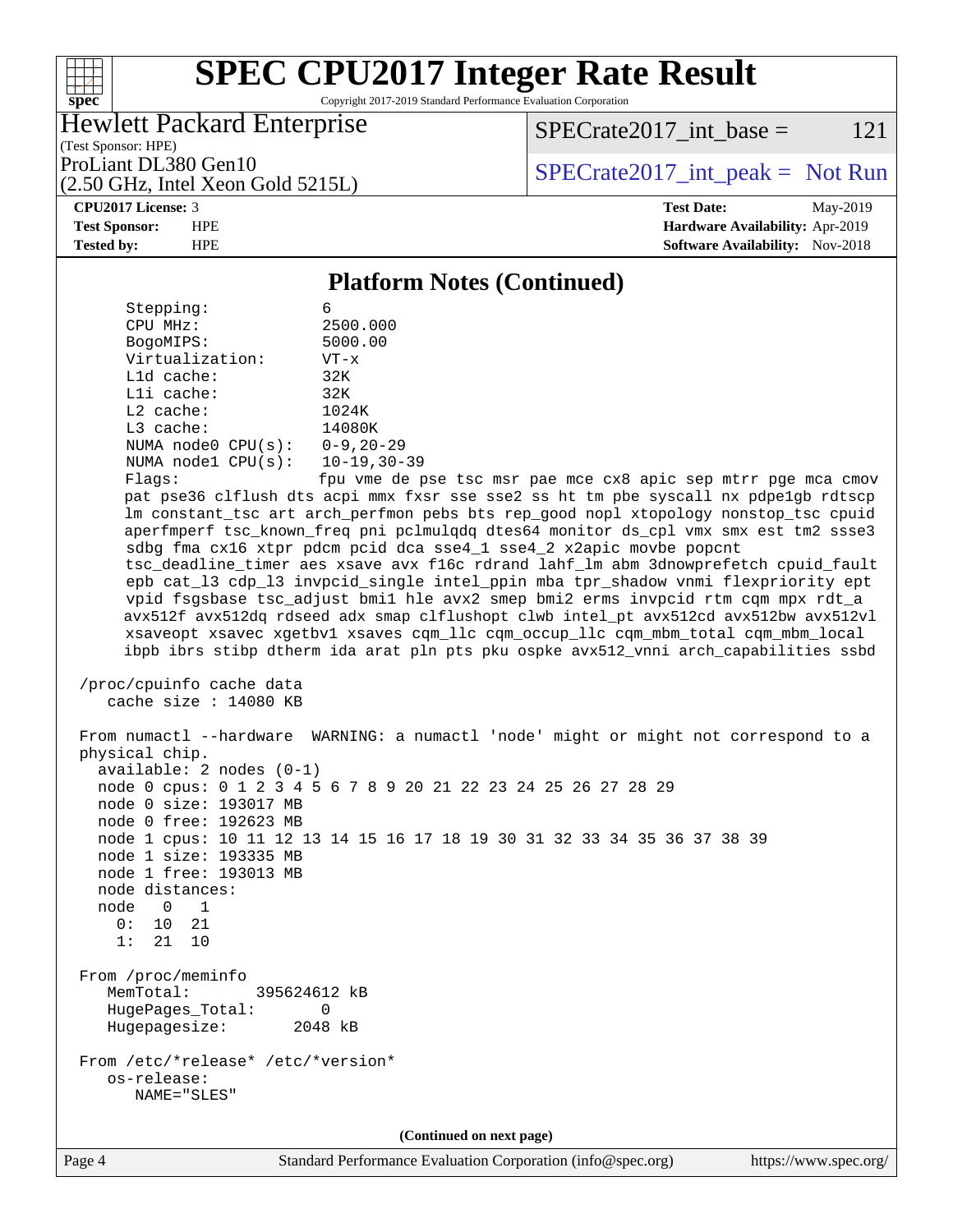### **[SPEC CPU2017 Integer Rate Result](http://www.spec.org/auto/cpu2017/Docs/result-fields.html#SPECCPU2017IntegerRateResult)** Copyright 2017-2019 Standard Performance Evaluation Corporation

Hewlett Packard Enterprise

SPECrate2017 int\_base =  $121$ 

(Test Sponsor: HPE) (2.50 GHz, Intel Xeon Gold 5215L)

ProLiant DL380 Gen10  $SPECrate2017$ \_int\_peak = Not Run

**[spec](http://www.spec.org/)**

 $+\hskip -1.5pt +\hskip -1.5pt +$ 

**[CPU2017 License:](http://www.spec.org/auto/cpu2017/Docs/result-fields.html#CPU2017License)** 3 **[Test Date:](http://www.spec.org/auto/cpu2017/Docs/result-fields.html#TestDate)** May-2019 **[Test Sponsor:](http://www.spec.org/auto/cpu2017/Docs/result-fields.html#TestSponsor)** HPE **[Hardware Availability:](http://www.spec.org/auto/cpu2017/Docs/result-fields.html#HardwareAvailability)** Apr-2019 **[Tested by:](http://www.spec.org/auto/cpu2017/Docs/result-fields.html#Testedby)** HPE **HPE [Software Availability:](http://www.spec.org/auto/cpu2017/Docs/result-fields.html#SoftwareAvailability)** Nov-2018

#### **[Platform Notes \(Continued\)](http://www.spec.org/auto/cpu2017/Docs/result-fields.html#PlatformNotes)**

 VERSION="15" VERSION\_ID="15" PRETTY\_NAME="SUSE Linux Enterprise Server 15" ID="sles" ID\_LIKE="suse" ANSI\_COLOR="0;32" CPE\_NAME="cpe:/o:suse:sles:15" uname -a: Linux dl380-clx-sles15 4.12.14-23-default #1 SMP Tue May 29 21:04:44 UTC 2018 (cd0437b) x86\_64 x86\_64 x86\_64 GNU/Linux Kernel self-reported vulnerability status: CVE-2017-5754 (Meltdown): Not affected CVE-2017-5753 (Spectre variant 1): Mitigation: \_\_user pointer sanitization CVE-2017-5715 (Spectre variant 2): Mitigation: Indirect Branch Restricted Speculation, IBPB, IBRS\_FW run-level 3 May 16 13:28 SPEC is set to: /home/cpu2017 Filesystem Type Size Used Avail Use% Mounted on /dev/sda3 btrfs 407G 86G 321G 22% /home Additional information from dmidecode follows. WARNING: Use caution when you interpret this section. The 'dmidecode' program reads system data which is "intended to allow hardware to be accurately determined", but the intent may not be met, as there are frequent changes to hardware, firmware, and the "DMTF SMBIOS" standard. BIOS HPE U30 02/02/2019 Memory: 1x HPE 840756-091 16 GB 2 rank 2666 23x UNKNOWN NOT AVAILABLE 16 GB 2 rank 2666 (End of data from sysinfo program) **[Compiler Version Notes](http://www.spec.org/auto/cpu2017/Docs/result-fields.html#CompilerVersionNotes)** ============================================================================== CC 500.perlbench  $r(base)$  502.gcc  $r(base)$  505.mcf  $r(base)$  525.x264  $r(base)$  557.xz\_r(base) ------------------------------------------------------------------------------ Intel(R) C Intel(R) 64 Compiler for applications running on Intel(R)  $64$ , Version 19.0.1.144 Build 20181018 Copyright (C) 1985-2018 Intel Corporation. All rights reserved. ------------------------------------------------------------------------------

**(Continued on next page)**

| Page 5 | Standard Performance Evaluation Corporation (info@spec.org) | https://www.spec.org/ |
|--------|-------------------------------------------------------------|-----------------------|
|--------|-------------------------------------------------------------|-----------------------|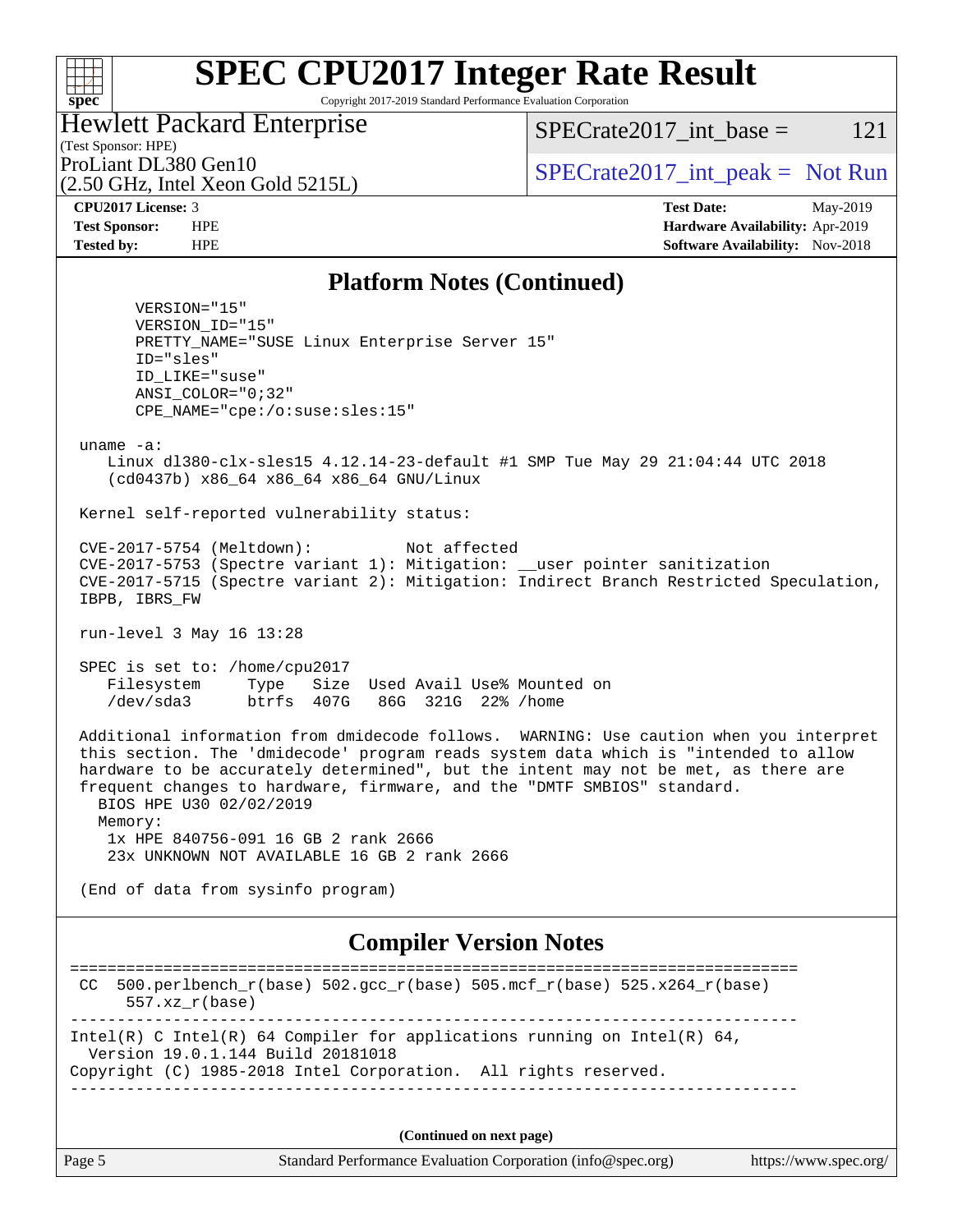

Copyright 2017-2019 Standard Performance Evaluation Corporation

Hewlett Packard Enterprise

 $SPECTate2017\_int\_base = 121$ 

(2.50 GHz, Intel Xeon Gold 5215L)

ProLiant DL380 Gen10  $SPECrate2017$ \_int\_peak = Not Run

(Test Sponsor: HPE)

**[Tested by:](http://www.spec.org/auto/cpu2017/Docs/result-fields.html#Testedby)** HPE **[Software Availability:](http://www.spec.org/auto/cpu2017/Docs/result-fields.html#SoftwareAvailability)** Nov-2018

**[CPU2017 License:](http://www.spec.org/auto/cpu2017/Docs/result-fields.html#CPU2017License)** 3 **[Test Date:](http://www.spec.org/auto/cpu2017/Docs/result-fields.html#TestDate)** May-2019 **[Test Sponsor:](http://www.spec.org/auto/cpu2017/Docs/result-fields.html#TestSponsor)** HPE **[Hardware Availability:](http://www.spec.org/auto/cpu2017/Docs/result-fields.html#HardwareAvailability)** Apr-2019

#### **[Compiler Version Notes \(Continued\)](http://www.spec.org/auto/cpu2017/Docs/result-fields.html#CompilerVersionNotes)**

============================================================================== CXXC 520.omnetpp\_r(base) 523.xalancbmk\_r(base) 531.deepsjeng\_r(base) 541.leela\_r(base) ------------------------------------------------------------------------------ Intel(R)  $C++$  Intel(R) 64 Compiler for applications running on Intel(R) 64, Version 19.0.1.144 Build 20181018 Copyright (C) 1985-2018 Intel Corporation. All rights reserved. ------------------------------------------------------------------------------ ============================================================================== FC 548.exchange2 r(base) ------------------------------------------------------------------------------ Intel(R) Fortran Intel(R) 64 Compiler for applications running on Intel(R) 64, Version 19.0.1.144 Build 20181018 Copyright (C) 1985-2018 Intel Corporation. All rights reserved. ------------------------------------------------------------------------------

## **[Base Compiler Invocation](http://www.spec.org/auto/cpu2017/Docs/result-fields.html#BaseCompilerInvocation)**

[C benchmarks](http://www.spec.org/auto/cpu2017/Docs/result-fields.html#Cbenchmarks): [icc -m64 -std=c11](http://www.spec.org/cpu2017/results/res2019q3/cpu2017-20190624-15561.flags.html#user_CCbase_intel_icc_64bit_c11_33ee0cdaae7deeeab2a9725423ba97205ce30f63b9926c2519791662299b76a0318f32ddfffdc46587804de3178b4f9328c46fa7c2b0cd779d7a61945c91cd35)

[C++ benchmarks:](http://www.spec.org/auto/cpu2017/Docs/result-fields.html#CXXbenchmarks) [icpc -m64](http://www.spec.org/cpu2017/results/res2019q3/cpu2017-20190624-15561.flags.html#user_CXXbase_intel_icpc_64bit_4ecb2543ae3f1412ef961e0650ca070fec7b7afdcd6ed48761b84423119d1bf6bdf5cad15b44d48e7256388bc77273b966e5eb805aefd121eb22e9299b2ec9d9)

[Fortran benchmarks](http://www.spec.org/auto/cpu2017/Docs/result-fields.html#Fortranbenchmarks): [ifort -m64](http://www.spec.org/cpu2017/results/res2019q3/cpu2017-20190624-15561.flags.html#user_FCbase_intel_ifort_64bit_24f2bb282fbaeffd6157abe4f878425411749daecae9a33200eee2bee2fe76f3b89351d69a8130dd5949958ce389cf37ff59a95e7a40d588e8d3a57e0c3fd751)

## **[Base Portability Flags](http://www.spec.org/auto/cpu2017/Docs/result-fields.html#BasePortabilityFlags)**

 500.perlbench\_r: [-DSPEC\\_LP64](http://www.spec.org/cpu2017/results/res2019q3/cpu2017-20190624-15561.flags.html#b500.perlbench_r_basePORTABILITY_DSPEC_LP64) [-DSPEC\\_LINUX\\_X64](http://www.spec.org/cpu2017/results/res2019q3/cpu2017-20190624-15561.flags.html#b500.perlbench_r_baseCPORTABILITY_DSPEC_LINUX_X64) 502.gcc\_r: [-DSPEC\\_LP64](http://www.spec.org/cpu2017/results/res2019q3/cpu2017-20190624-15561.flags.html#suite_basePORTABILITY502_gcc_r_DSPEC_LP64) 505.mcf\_r: [-DSPEC\\_LP64](http://www.spec.org/cpu2017/results/res2019q3/cpu2017-20190624-15561.flags.html#suite_basePORTABILITY505_mcf_r_DSPEC_LP64) 520.omnetpp\_r: [-DSPEC\\_LP64](http://www.spec.org/cpu2017/results/res2019q3/cpu2017-20190624-15561.flags.html#suite_basePORTABILITY520_omnetpp_r_DSPEC_LP64) 523.xalancbmk\_r: [-DSPEC\\_LP64](http://www.spec.org/cpu2017/results/res2019q3/cpu2017-20190624-15561.flags.html#suite_basePORTABILITY523_xalancbmk_r_DSPEC_LP64) [-DSPEC\\_LINUX](http://www.spec.org/cpu2017/results/res2019q3/cpu2017-20190624-15561.flags.html#b523.xalancbmk_r_baseCXXPORTABILITY_DSPEC_LINUX) 525.x264\_r: [-DSPEC\\_LP64](http://www.spec.org/cpu2017/results/res2019q3/cpu2017-20190624-15561.flags.html#suite_basePORTABILITY525_x264_r_DSPEC_LP64) 531.deepsjeng\_r: [-DSPEC\\_LP64](http://www.spec.org/cpu2017/results/res2019q3/cpu2017-20190624-15561.flags.html#suite_basePORTABILITY531_deepsjeng_r_DSPEC_LP64) 541.leela\_r: [-DSPEC\\_LP64](http://www.spec.org/cpu2017/results/res2019q3/cpu2017-20190624-15561.flags.html#suite_basePORTABILITY541_leela_r_DSPEC_LP64) 548.exchange2\_r: [-DSPEC\\_LP64](http://www.spec.org/cpu2017/results/res2019q3/cpu2017-20190624-15561.flags.html#suite_basePORTABILITY548_exchange2_r_DSPEC_LP64) 557.xz\_r: [-DSPEC\\_LP64](http://www.spec.org/cpu2017/results/res2019q3/cpu2017-20190624-15561.flags.html#suite_basePORTABILITY557_xz_r_DSPEC_LP64)